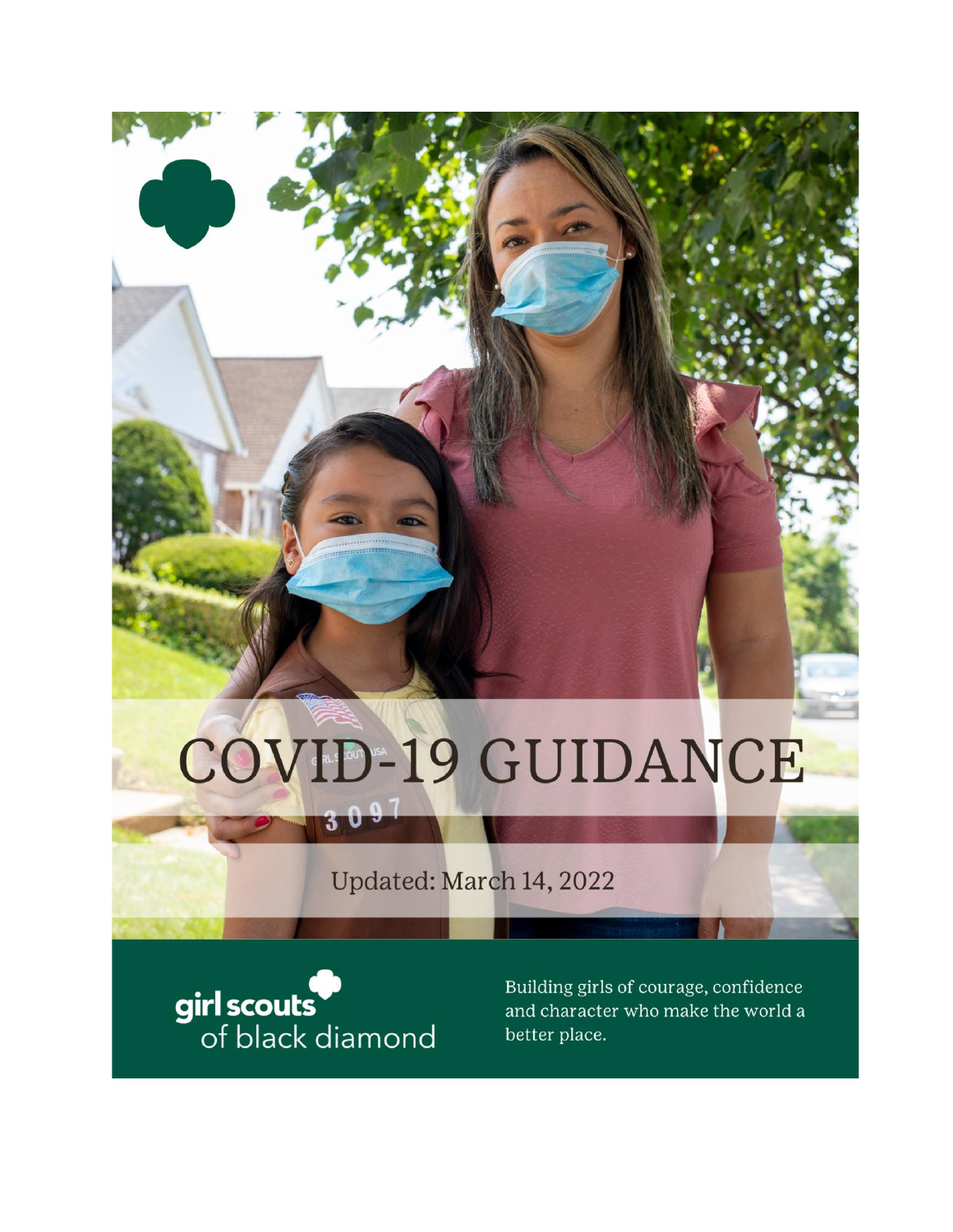Dear Girl Scout Volunteers and Parents,

Thank you for taking the time to read Girl Scouts of Black Diamond's guidance on Covid-19 related matters. While I never thought we would need this guidance two years later, here we are entering year three.

This is a brand-new document with numerous updates. The biggest update is to the Girl Scout activity and mask wearing guidance. As of March 15, 2022, we will be utilizing the [Covid-19 Community Level by County tool provided by the Center for Disease Control](https://www.cdc.gov/coronavirus/2019-ncov/your-health/covid-by-county.html) to determine when Girl Scouts should meet in person and when masks are optional vs. mandatory. The link is woven throughout the document, as many things link back to that matrix.

Here's what you'll find in this document:

- Covid-19 Facts and Information
- Girl Scout Activity Guidance
- What to Expect at Black Diamond Facilities
- Covid-19 Incidents
- Covid-19 Related Cancellations
- Definitions, Documents, and Resources
- Safety Materials and Protection Measures

Because COVID-19 protocols change as the CDC has access to new research and analysis, we have provided many web links so that you can have the most up to date information, even in between our council updates and edits, which will be provided by the 15<sup>th</sup> of every month.

Thank you for all that you do to keep our Girl Scouts safe, healthy, and happy! I encourage you to read this document in full and reach out if you have questions or need additional support.

Sincerely,

Jess Richards Chief Operating Officer [Jessica.richards@bdgsc.org](mailto:Jessica.richards@bdgsc.org) 304-345-7722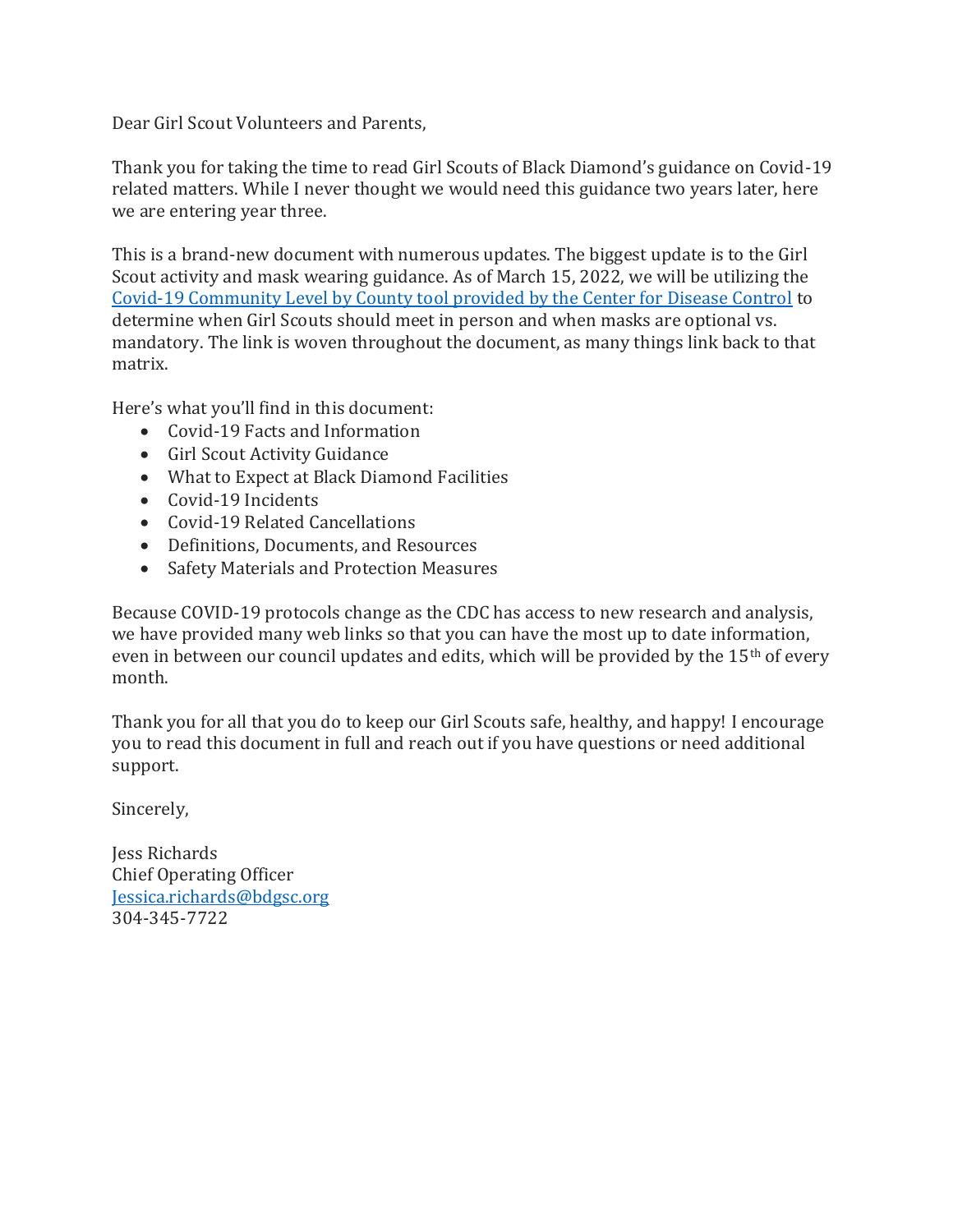### **Covid-19 Facts and Information**

This information is directly from the [Center for Disease Control.](https://www.cdc.gov/coronavirus/2019-nCoV/index.html) While it's important that you have this information at your fingertips so that you can make good decisions, please understand that information has and will change as new research and analysis become available. As always, follow the link to the [CDC](https://www.cdc.gov/coronavirus/2019-nCoV/index.html) for the most up to date information about COVID-19.

#### **Background**

Coronaviruses are a large family of viruses that can cause illness in animals or humans. In humans there are several known coronaviruses that cause respiratory infections. These coronaviruses range from the common cold to more severe diseases such as severe acute respiratory syndrome (SARS), Middle East respiratory syndrome (MERS), and COVID-19.

#### **Emergence**

COVID-19 was identified in Wuhan, China in December 2019. COVID-19 is caused by the virus severe acute respiratory syndrome coronavirus 2 (SARS-CoV-2), a new virus in humans causing respiratory illness which can be spread from person-to-person. Early in the outbreak, many patients were reported to have a link to a large seafood and live animal market; however, later cases with no link to the market confirmed person-to-person transmission of the disease. Additionally, travel-related exportation of cases occurred.

#### **Transmission**

There are three main ways that COVID-19 can spread:

- 1. By breathing in air carrying droplets or aerosol particles that contain the SARS-CoV-2 virus when close to an infected person or in poorly ventilated spaces with infected persons
- 2. By having droplets and particles that contain the SARS-CoV-2 virus land on the eyes, nose, or mouth – especially through splashes and sprays like a cough or sneeze
- 3. By touching the eyes, nose, or mouth with hands that have the SARS-CoV-2 virus particles on them

The droplets that contain the SARS-CoV-2 virus are released when someone with COVID-19 sneezes, coughs, or talks. Infectious droplets can land in the mouths or noses of people who are nearby or possibly be inhaled into the lungs. A physical distance of at least 1 meter (3 ft) between persons is recommended by the WHO to avoid infection,1 whereas CDC recommends maintaining a physical distance of at least 1.8 meters (6ft) between persons. Respiratory droplets can land on hands, objects, or surfaces around the person when they cough or talk, and people can then become infected with COVID-19 from touching hands, objects or surfaces with droplets and then touching their eyes, nose, or mouth. Additionally, transmission can occur from those with mild symptoms or from those who do not feel ill.

There are certain circumstances that can increase the risk of infection for COVID-19 such as poorly ventilated space. In indoor spaces with poor ventilation, the concentration of virus particles is often higher than outdoors.2,3 Other factors that are associated with increased COVID-19 risk include prolonged exposure to those infected with COVID-19, close contact with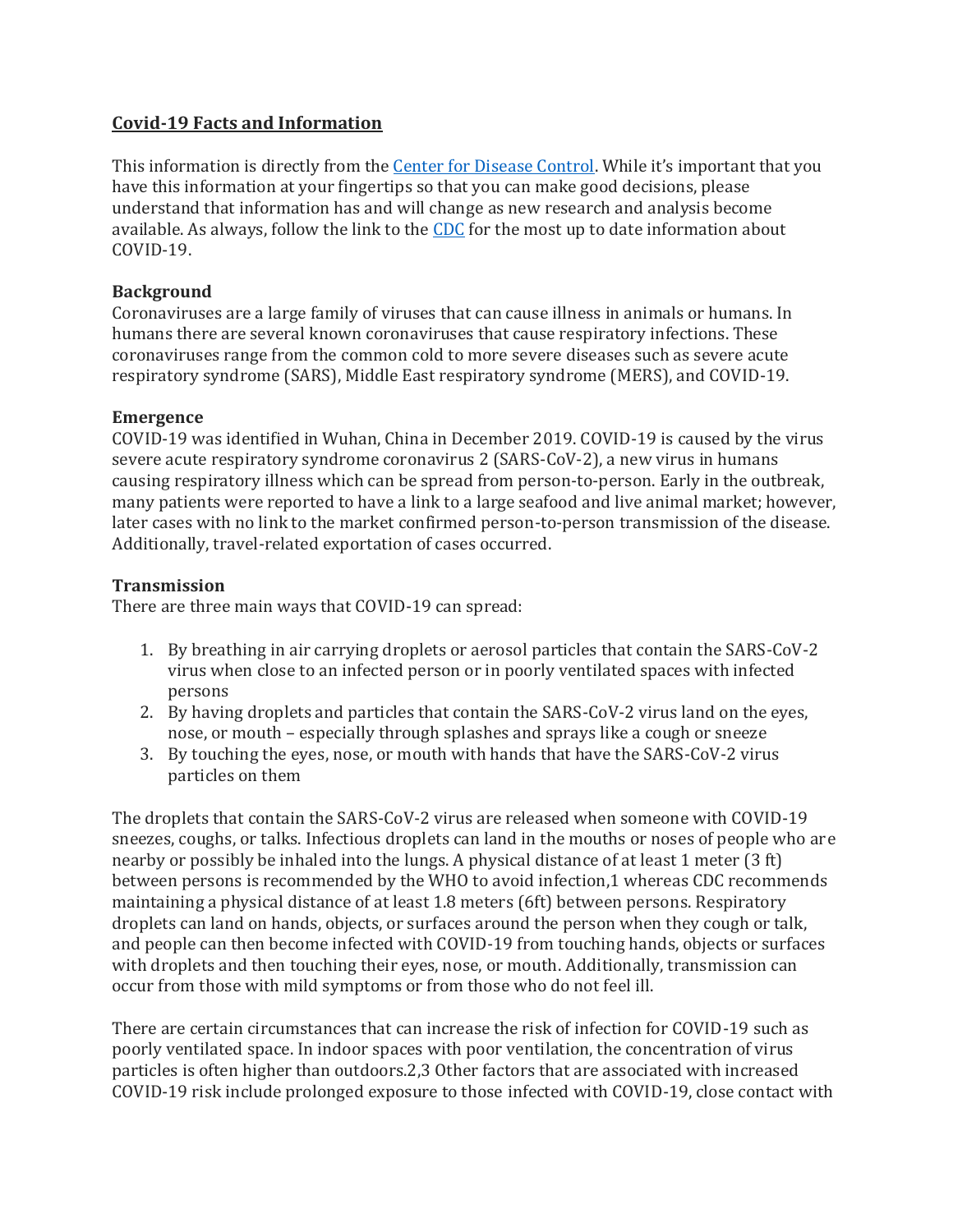infected persons, and any other activity that leads to exposure to a greater amount of respiratory droplets and particles.

### **Symptoms**

A wide range of symptoms for COVID-19 have been reported.4 These symptoms include:

- Fever or chills
- Cough
- Muscle or body aches
- Anorexia
- Sore throat
- Nasal congestion or runny nose
- Headache
- Diarrhea
- Nausea
- Shortness of breath or difficulty breathing
- Loss of smell or taste

The estimated incubation period is between 2 and 14 days with a median of 5 days. It is important to note that some people become infected and do not develop any symptoms or feel ill.

# **High Risk**

COVID-19 is a relatively new disease; therefore, additional risk factors for severe COVID-19 may continue to be identified. In some cases, people who get COVID-19 can develop severe complications, including difficulty breathing, causing a need for hospitalization and intensive care. 5 These severe complications often lead to death. The risk of severe disease increases steadily as people age. Additionally, those of all ages with underlying medical conditions, including but not limited to heart disease, diabetes or lung disease, are at higher risk to develop severe COVID-19 compared to those without these conditions.5 Those at higher risk for severe illness should be prioritized for vaccination.6

# **Girl Scout Activity Guidance**

# **Troop Activities**

At this time, troops operating within the guidelines listed within this document are able to have in-person troop activities. For mask wearing and social distancing protocols, please refer to the [CDC Covid-19 Community Level by County](https://www.cdc.gov/coronavirus/2019-ncov/your-health/covid-by-county.html) for the appropriate county/counties.

# **Service Unit Activities**

At this time, service units operating within the guidelines listed within this document are able to have in-person troop activities. For mask wearing and social distancing protocols, please refer to the [CDC Covid-19 Community Level by County](https://www.cdc.gov/coronavirus/2019-ncov/your-health/covid-by-county.html) for the appropriate county/counties.

# **Council Activities**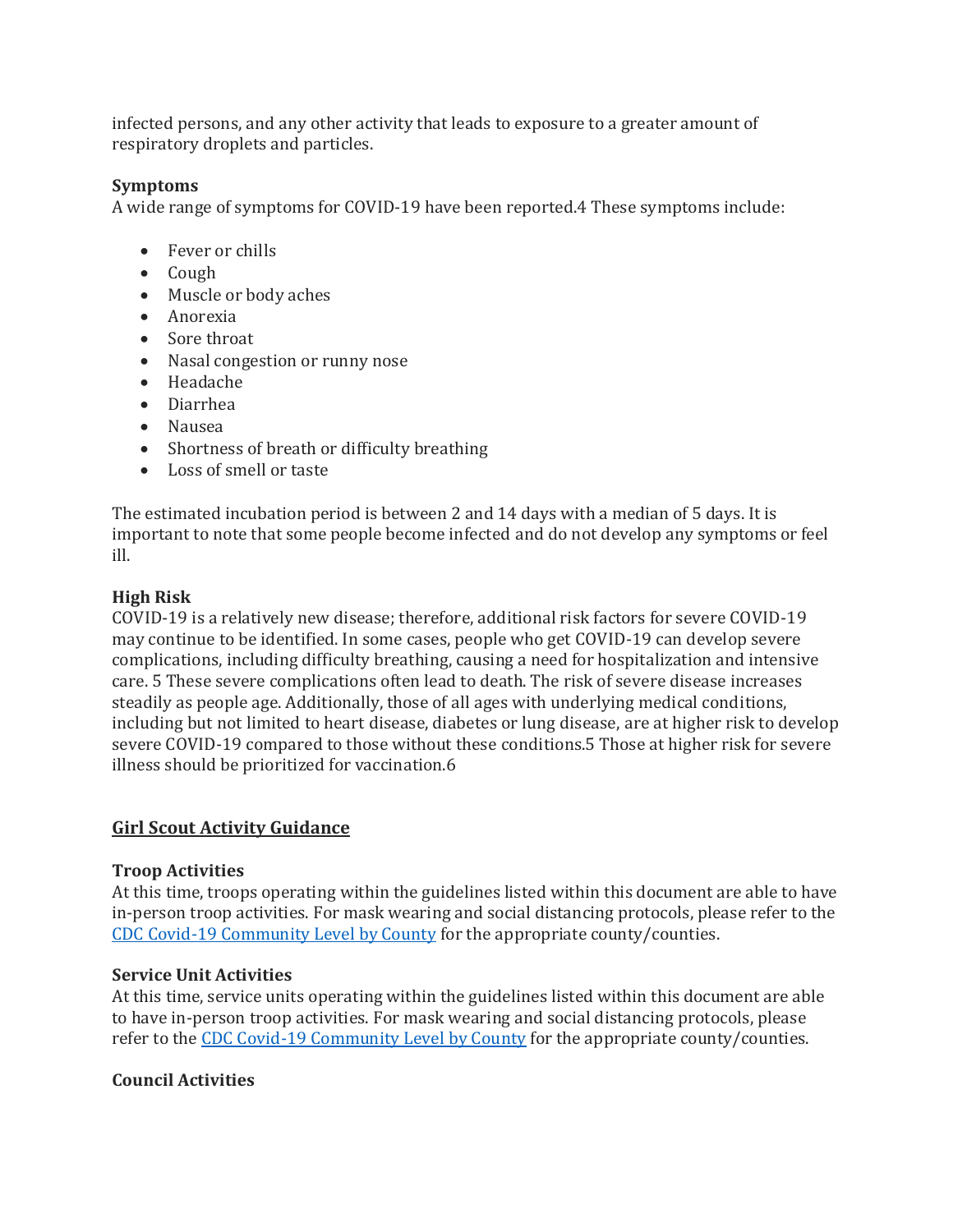Girl Scouts of Black Diamond Council is currently operating in-person activities. For mask wearing and social distancing protocols, please refer to the [CDC COVID-19 Community Level by](https://www.cdc.gov/coronavirus/2019-ncov/your-health/covid-by-county.html)  [County](https://www.cdc.gov/coronavirus/2019-ncov/your-health/covid-by-county.html) for the appropriate county/counties.

#### **Cookie Program**

Delivery – Utilize contactless delivery options as much as possible.

Cupboards – Utilize contactless pick-up options as much as possible by using the electronic pick-up confirmation option in eBudde and on the app.

Booth Sales – Please monitor th[e CDC Covid-19 Community Level by County](https://www.cdc.gov/coronavirus/2019-ncov/your-health/covid-by-county.html) in the days leading up to a both sale and the day of the booth sale. The CDC level indicate with social distancing and mask wearing are most critical, due to the rise in Covid-19 transmission.

For mask wearing and social distancing protocols, please refer to the [CDC Covid-19 Community Level by County](https://www.cdc.gov/coronavirus/2019-ncov/your-health/covid-by-county.html) for the appropriate county/counties.

#### **Participant Screening**

Screening is still one of the most effective ways for us to reduce risk of Covid-19 exposure and viral transmission. From troop meetings to Council sponsored group activities, volunteers and members should be prepared to provide/receive a Covid-19 symptoms and risks assessment prior to participation. We have provided an [Attendee Covid-19 Screening Form](https://www.bdgsc.org/content/dam/girlscouts-bdgsc/documents/Troop%20Resources/GSBDC%20COVID-19%20Screening%20Questions.pdf) for use in any Girl Scout function or activity.

#### **Waiver**

Caregivers should complete a [Participation Waiver Form](https://www.bdgsc.org/content/dam/girlscouts-bdgsc/documents/Troop%20Resources/GSBDC%20COVID-19%20Waiver.pdf) for girls participating in group activities in Girl Scouts. Volunteers should also complete the Waiver Form. By signing the form, a person is acknowledging risks associated with participating in in-person activities during a pandemic.

#### **Food at Girl Scout Activities**

Additional safety measures should be taken when providing food and beverage at Girl Scout activities.

- Limit buffet style food service
- Wear masks and gloves when serving food
- Consider your space and ability to spread out while eating
- Include the snack/meal as a rotation in small space or large group environments

# **Transportation**

Transportation in household units is recommended. When household unit travel isn't an option, be mindful of the number of passengers in one vehicle. [Health screenings](https://www.bdgsc.org/content/dam/girlscouts-bdgsc/documents/Troop%20Resources/GSBDC%20COVID-19%20Screening%20Questions.pdf) should be performed for Girl Scouts traveling in non-household units.

Be mindful of th[e CDC Covid-19 Community Levels by County](https://www.cdc.gov/coronavirus/2019-ncov/your-health/covid-by-county.html) and abide by the CDC guidance for each level.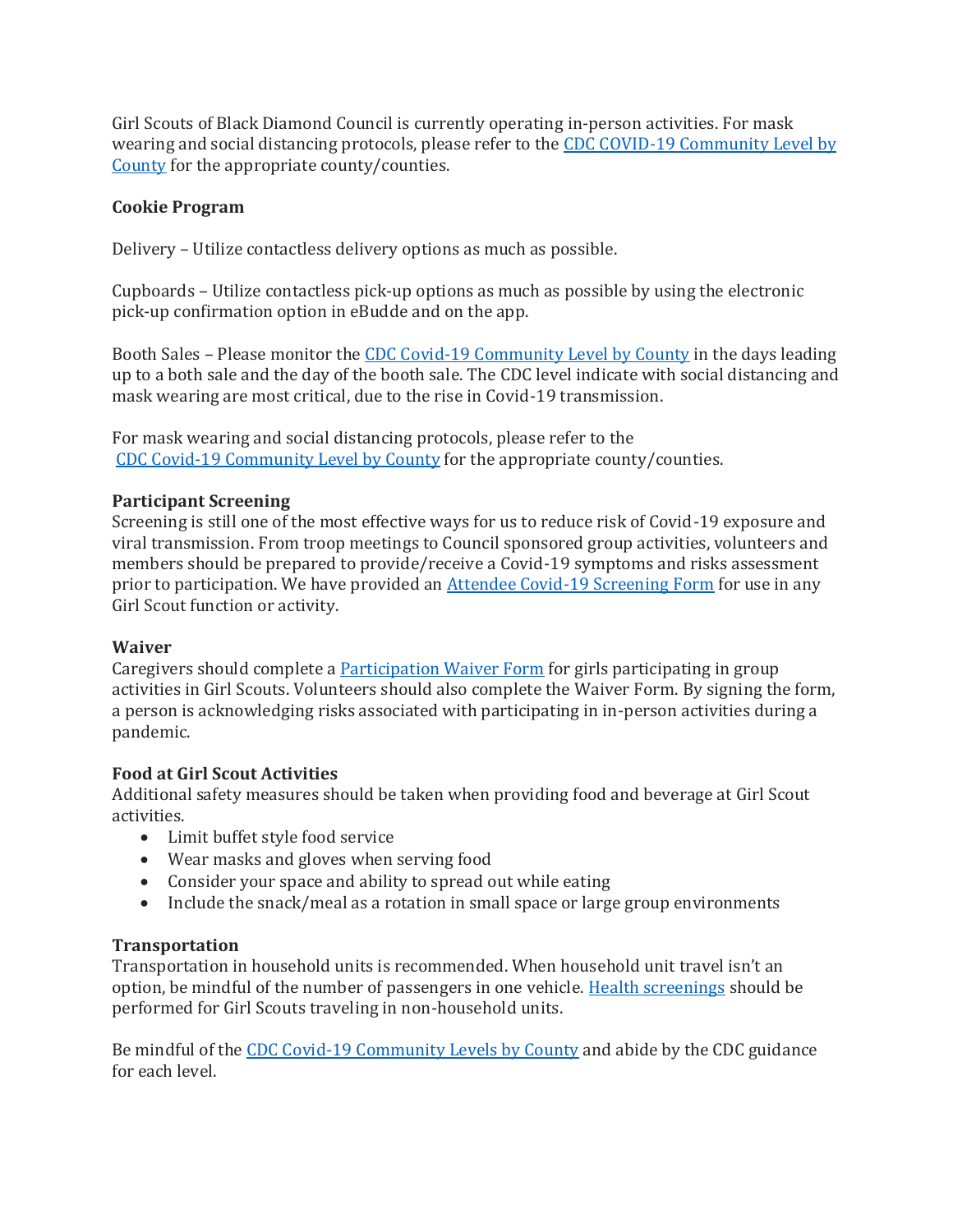# **Travel**

Trips and overnights should only be taken in states and counties where non-essential travel is permitted. As the viral risk increases (as indicated by data) volunteers should use extra caution when making programming decisions, especially as it relates to travel.

Below are some guideposts to operate by:

- Some states have travel restrictions and should be checked for during the planning process.
- If there is a travel ban in your county or state, troops should not be traveling within or beyond the borders.
- Black Diamond's tripping application and process still applies. Our program team is ready to guide your troops, as needed. Please allow ample time for this process, as the process may take a bit longer during this pandemic.
- Girl Scout guidelines may be stronger than the guidelines of states, counties and the CDC. In that case, Black Diamond will notify individuals through the trip application process and consultation.

[Check the CDC Covid-19 Community Levels by County](https://www.cdc.gov/coronavirus/2019-ncov/your-health/covid-by-county.html) for further guidance on national community health risks and [additional details about travel requirements.](https://www.cdc.gov/coronavirus/2019-ncov/travelers/index.html) For international travel requirements and recommendations, including recommendations by destination, please see the [CDC travel information and notices.](https://www.cdc.gov/coronavirus/2019-ncov/travelers/map-and-travel-notices.html)

### **Sleeping Arrangements**

Girl Scouts going on overnight trips and to camps may share sleeping space in non-family units, with the permission of caregivers. Girl Scouts sharing sleeping quarters are encouraged to sleep feet to head.

# **Black Diamond Facilities**

# **Girl Scout and Volunteer Resource Center and Girl Scout Shop**

Regardless of the Covid-19 Community Risk Level, we ask that all unvaccinated guests wear a mask while in the Girl Scout and Volunteer Resource Center, Shop, and in the Girl Zone. If you are coming from a county that is at a high risk of viral transmission, you'll need to wear a mask. If the Kanawha County [CDC Covid-19 Community Level](https://www.cdc.gov/coronavirus/2019-ncov/your-health/covid-by-county.html) is high, everyone will be required to wear a mask indoors.

When you arrive, you'll need to be buzzed in at the public entrance of the building, which is located on the front side of the Girl Scout and Volunteer Resource Center. Just right of the double doors is a call box. Press the button and a Customer Care Associate will ask you to identify who you are and why you are requesting access to the facility.

If you are there to see a staff member, you'll likely be asked to wait in the lobby until the Customer Care Associate can notify the employee. The Customer Care Associate or the employee will greet you in the lobby.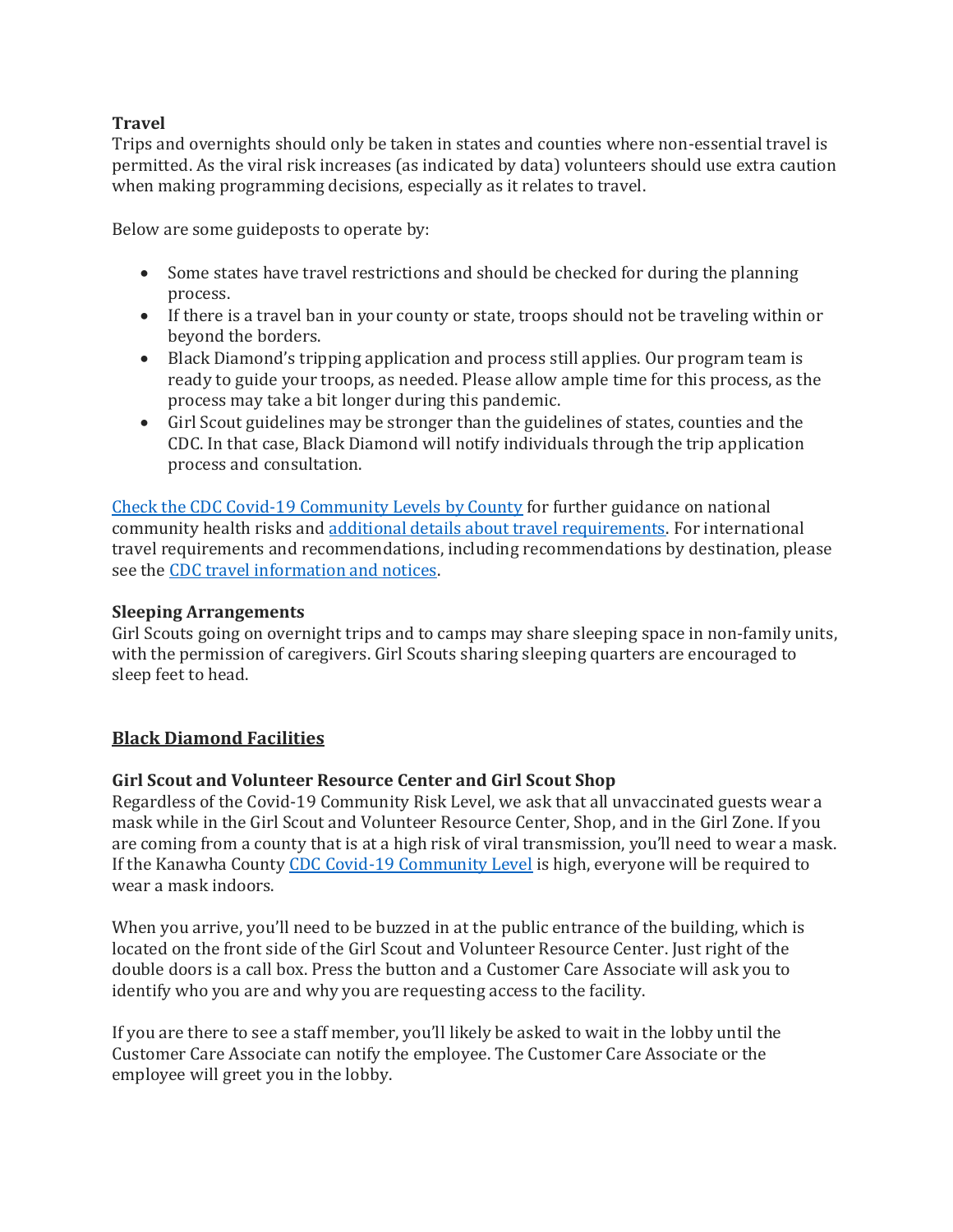Many of our employees at the Girl Scout and Volunteer Resource Center work a blended schedule of main office and telecommuting days. Unless you have an appointment, it's best to call ahead to be sure that the person you are meeting is available and in their primary office that day.

In the case of bad weather, if you have an appointment to meet with an employee, we encourage you to call ahead so that someone can greet you at the door and prevent you from being exposed to the elements while you use the call box system.

#### **GS Camps**

Prior to a camp reservation, our staff will check the CDC Covid-19 Community Level for the counties you are coming to (Kanawha, Cabell, or Ohio). The volunteer(s) overseeing the trip to camp (or parent, in the case of an individual Girl Scout) should check the level for the residing county. If the county you live in has a high-risk level, you should wear a mask. If the county where the GSBDC camp property is located is at a high-risk level, everyone will be required to wear a mask indoors.

All visitors of GSBDC council camps are required to participate in Covid-19 health screening. All individuals using the kitchen to prepare food for others will be required to wear a mask and wear food handling gloves.

Prior to leaving camp, follow instructions and use the cleaning resources provided to sanitize the spaces used during your time at Girl Scout camp. For information on how to disinfect, see the [CDC cleaning and disinfecting tips.](https://www.cdc.gov/coronavirus/2019-ncov/prevent-getting-sick/disinfecting-your-home.html)

# **Covid-19 Incidents**

# **Exposure**

Contact with someone infected with the virus that causes COVID-19, in a way that increases the likelihood of getting infected with the virus.

Not all who are exposed are considered to be close contact.

#### **Close Contact**

A close contact is someone who was less than 6 feet away from an infected person (laboratoryconfirmed or a clinical diagnosis) for a cumulative total of 15 minutes or more over a 24-hour period. For example, three individual 5-minute exposures for a total of 15 minutes. People who are exposed to someone with COVID-19 after they completed at least 5 days of isolation are not considered close contacts.

Not all who are close contact will need to quarantine, as each individual situation may be different. See the [CDC website](https://www.cdc.gov/coronavirus/2019-ncov/your-health/quarantine-isolation.html#isolate) for the protocols on when to stay home, when to quarantine, when to isolate, and for how long.

# **Reporting**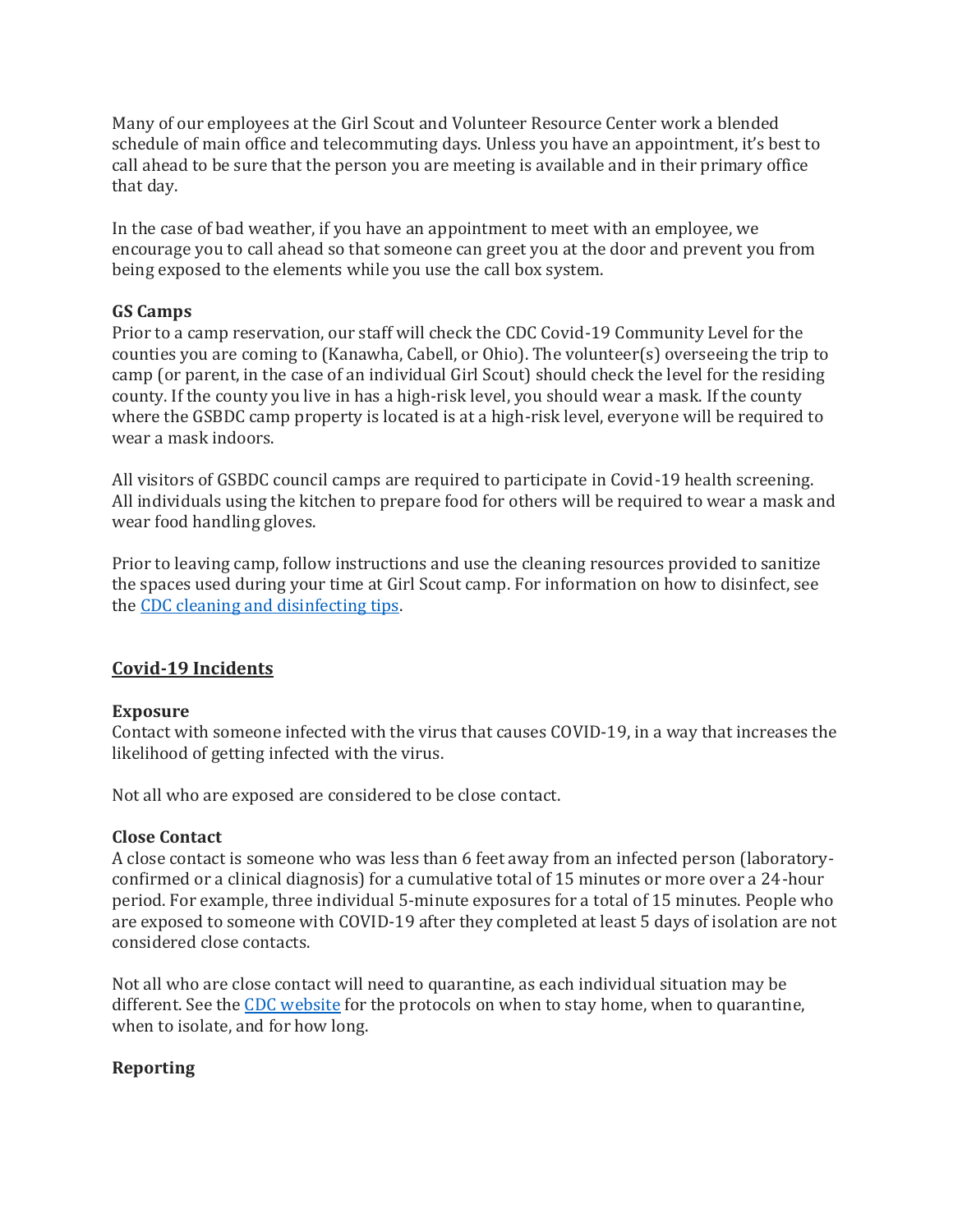Use the [Incident Report Form](https://app.smartsheet.com/b/form/a1da9f7a23204b159d7a256e73aa1151) to notify GSBDC if anyone connected to your troop or service unit is diagnosed with Covid-19, and has potentially exposed others during a Girl Scout event or activity.

By notifying GSBDC, volunteers will receive additional support and guidance directly from the council's COVID-19 response team. This information is confidential and is only used to provide support to volunteers and members, as well as to track risks associated with Covid-19.

# **COVID-19 Related Cancellations**

#### **Individual Cancellation**

In the case of a COVID-19 confirmed diagnosis that impacts an individual's attendance, please reach out to GSBDC Customer Care team to open a case related to your request. Please be prepared to share documentation and proof if the request is being made outside of a normal cancellation and refund eligible timeframe. Not all requests can be honored due to the unique costs associated with every event and activity. For example, contracts, catering, non-refundable deposits, etc.

#### **Council Cancellation**

In the event that GSBDC would cancel an event or other council activity, refunds would be issued if the event can't be rescheduled, unless otherwise notified at the time of registration. In the case of a reschedule, you may have the option to receive a refund, depending on any upfront notices of non-refundable costs.

#### **Definitions, Documents, and Resources**

#### **Center for Disease Control (CDC) Links**

**Definitions** [Close Contact](https://www.cdc.gov/coronavirus/2019-ncov/your-health/quarantine-isolation.html#isolate) [Exposure](https://www.cdc.gov/coronavirus/2019-ncov/your-health/quarantine-isolation.html#isolate) [Isolation](https://www.cdc.gov/coronavirus/2019-ncov/your-health/quarantine-isolation.html#isolate) [Symptoms](https://www.cdc.gov/coronavirus/2019-ncov/symptoms-testing/symptoms.html) **[Quarantine](https://www.cdc.gov/coronavirus/2019-ncov/your-health/quarantine-isolation.html#quarantine)** 

**Resources** [Activities and Gatherings](https://www.cdc.gov/coronavirus/2019-ncov/your-health/gatherings.html) [Covid-19 Community Level](https://www.cdc.gov/coronavirus/2019-ncov/your-health/covid-by-county.html) [Covid-19 Facts and Information](https://www.cdc.gov/coronavirus/2019-ncov/hcp/non-us-settings/overview/index.html) [Preventing Getting Sick](https://www.cdc.gov/coronavirus/2019-ncov/prevent-getting-sick/index.html) **[Testing](https://www.cdc.gov/coronavirus/2019-ncov/testing/index.html) [Travel](https://www.cdc.gov/coronavirus/2019-ncov/travelers/index.html)** [Variants of the Virus](https://www.cdc.gov/coronavirus/2019-ncov/variants/index.html) [When Do I Need to Wear a Mask](https://www.cdc.gov/coronavirus/2019-ncov/your-health/covid-by-county.html)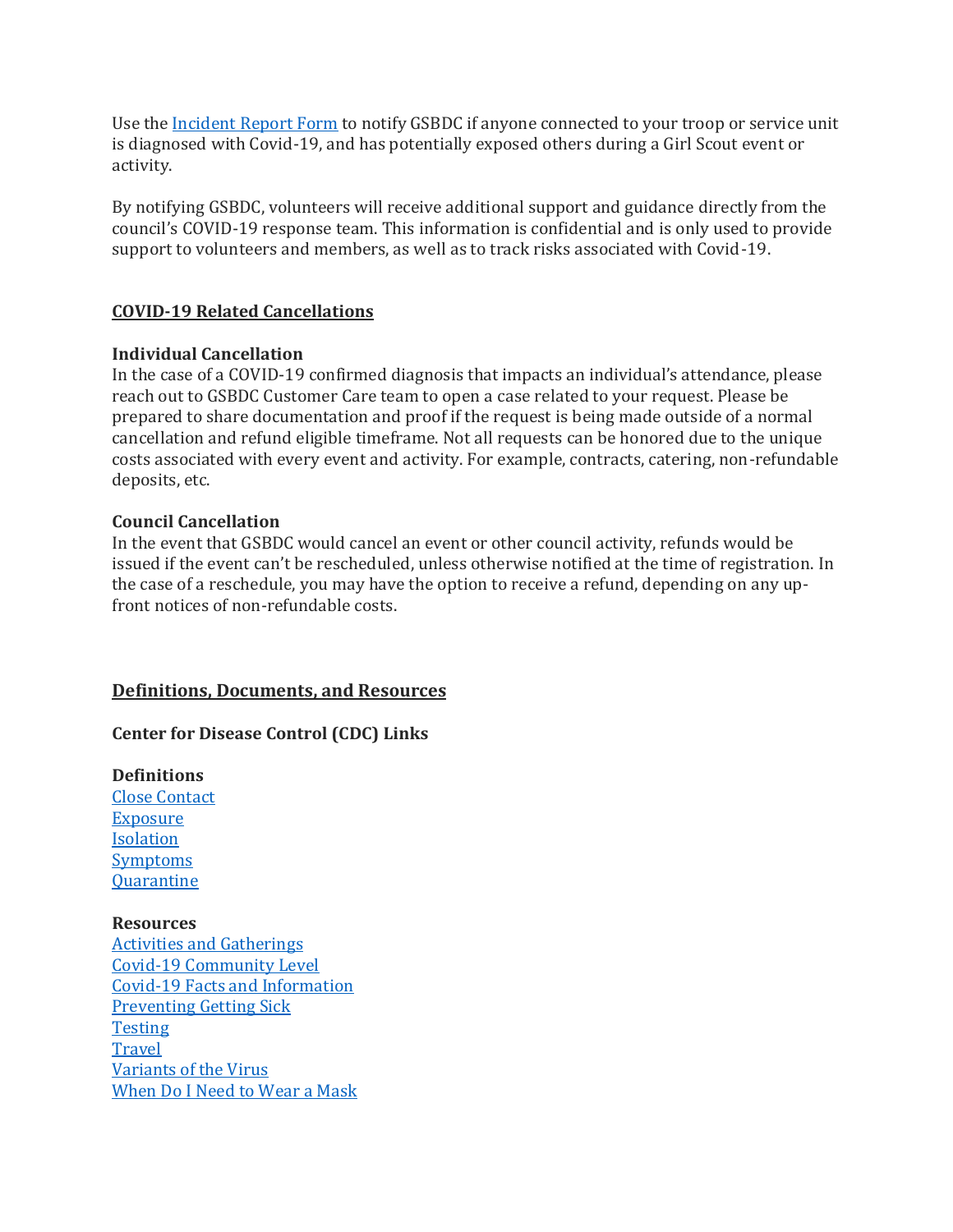# **Girl Scouts of Black Diamond Council**

[Covid-19 Updates](https://www.bdgsc.org/en/about-girl-scouts/covid19updates.html) [Covid-19 Incident Report Form](https://app.smartsheet.com/b/form/a1da9f7a23204b159d7a256e73aa1151) [Covid-19 Waiver](https://www.bdgsc.org/content/dam/girlscouts-bdgsc/documents/Troop%20Resources/GSBDC%20COVID-19%20Waiver.pdf) [Covid-19 Screening Form](https://www.bdgsc.org/content/dam/girlscouts-bdgsc/documents/Troop%20Resources/GSBDC%20COVID-19%20Screening%20Questions.pdf)

### **Safety Materials and Protection Measures**

#### **What to look for in a good activity space**

- If you want to spend time with people who don't live with you, outdoors is the safer choice. You are less likely to be exposed to COVID-19 during outdoor activities, even without the use of masks.
- In the event that your activity must be in an indoor environment, avoid crowded places where you cannot stay 6 feet away from others. If indoors, bring in fresh air by opening windows and doors, if possible.
- Good ventilation can help prevent you from getting and spreading COVID-19.
- If you are at increased risk of getting very sick from COVID-19, avoid crowded places and indoor spaces that do not have fresh air from the outdoors.

#### **Masks**

[Mask guidance](https://www.cdc.gov/coronavirus/2019-ncov/prevent-getting-sick/about-face-coverings.html) is based on [CDC Covid-19 Community Levels.](https://www.cdc.gov/coronavirus/2019-ncov/your-health/covid-by-county.html) COVID-19 Community Levels are a new tool to help communities decide what prevention steps to take based on the latest data. Levels can be low, medium, or high and are determined by looking at hospital beds being used, hospital admissions, and the total number of new COVID-19 cases in an area. Take precautions to protect yourself and others from COVID-19 based on the [COVID-19 Community Level](https://www.cdc.gov/coronavirus/2019-ncov/your-health/covid-by-county.html) in your area.

People may choose to mask at any time. People with symptoms, a positive test, or exposure to someone with COVID-19 should wear a mask.

Some Girl Scout activities may require masks. Troops know their girls best and may make decisions to increase protective equipment around girls who have compromised immune systems and higher risk.

Not all masks are created equal. It's important to be informed about [mask type and mask](https://www.cdc.gov/coronavirus/2019-ncov/prevent-getting-sick/types-of-masks.html)  [wearing research.](https://www.cdc.gov/coronavirus/2019-ncov/prevent-getting-sick/types-of-masks.html) The CDC provides comprehensive information on mask type, mask quality, mask care, etc. In addition, the CDC offers county-based data and transmission levels to help make it easier to determine when you and your Girl Scouts need to mask up.

#### **Hand Washing**

Wash your hands often with soap and water for at least 20 seconds especially after you have been in a public place, or after blowing your nose, coughing, or sneezing. It's especially important to wash your hands: